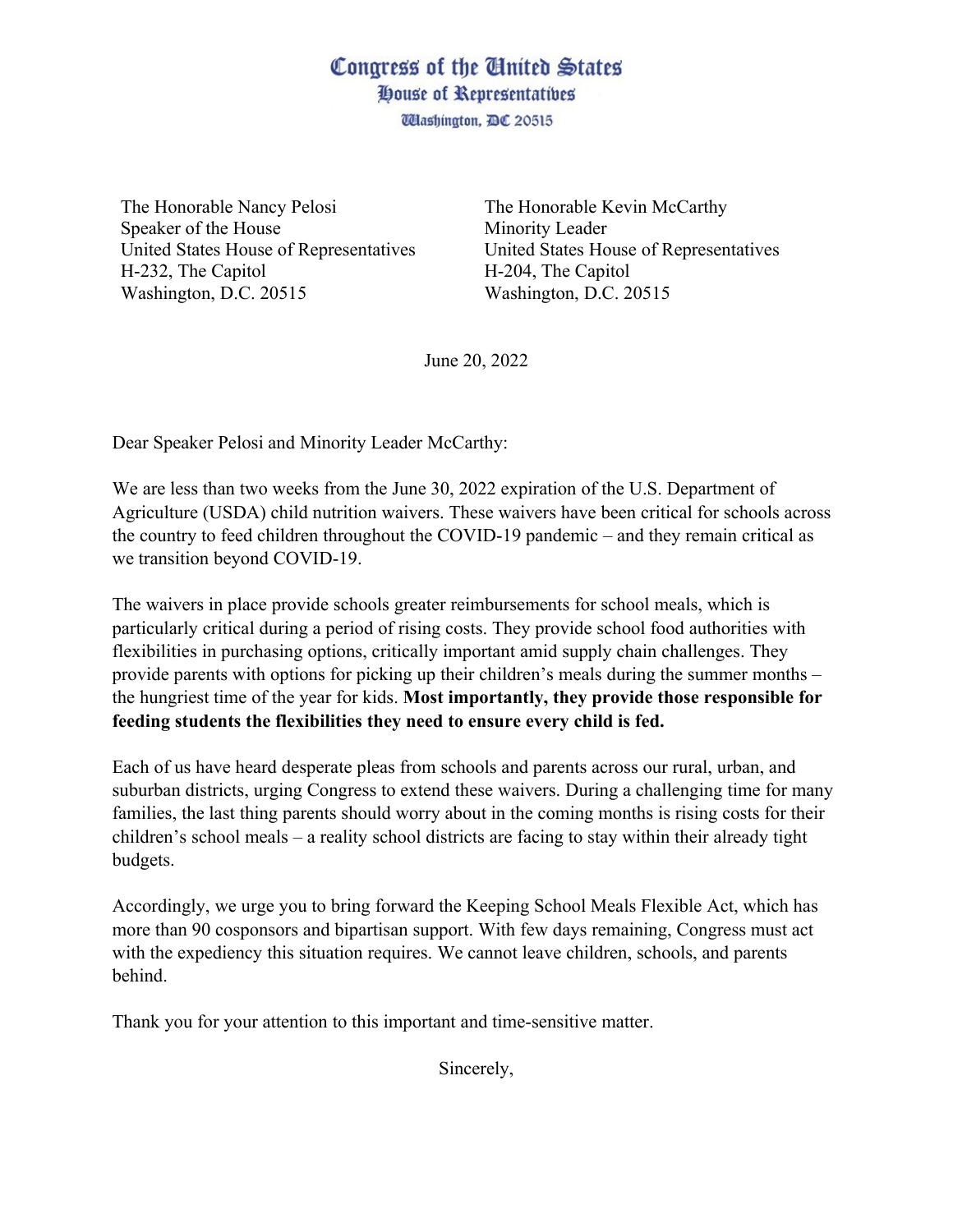Congress of the United States House of Representatives **Washington, DC 20515** 

Stripul AD mentere

Abigail Davis Spanberger Member of Congress

C. A. Dutch Ruppersberger Member of Congress

Chie Axne

Cynthia Axne Member of Congress

Lucy MCBatt

Lucy McBath Member of Congress

Raja Krishnamoorthi Member of Congress

Brian K. Fitzpatrick Member of Congress

cd

David Scott Member of Congress

ara Jacobs

 $M$ ember of Congress

Ann McLane Kuster Member of Congress

L. Dan

Danny K. Davis Member of Congress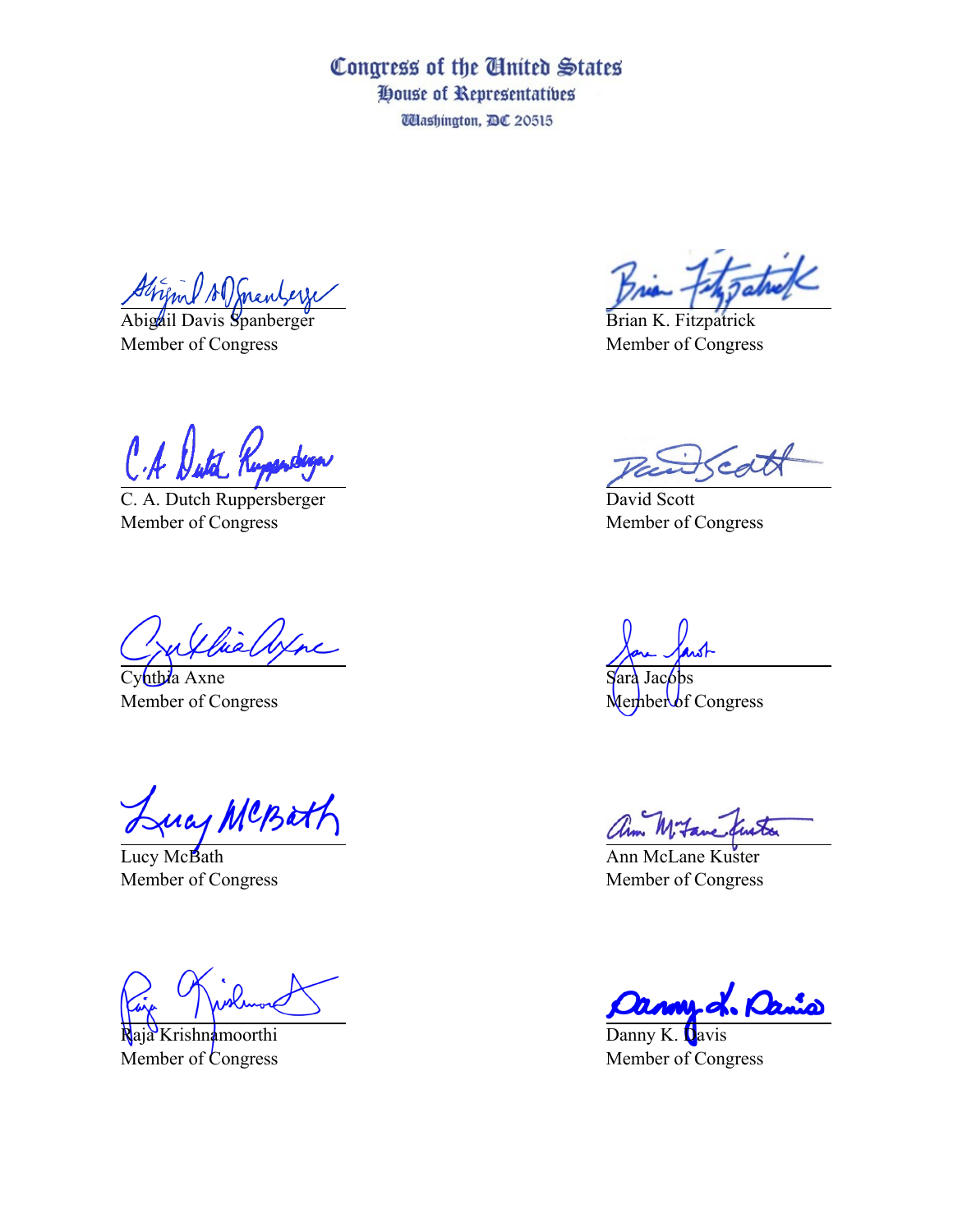## Congress of the United States House of Representatives **Washington, DC 20515**

Sean Casten Member of Congress

Golden

*Vared* Golden Member of Congress

Betty McCollum Member of Congress

larder

Josh Harder Member of Congress

Sharice L. Davids Member of Congress

Tony Cardence

Tony/Cárdenas Member of Congress

Marie Newman Member of Congress

Peter A. DeFazio Member of Congress

Case

Ed Case Member of Congress

Rick Zansen

Rick Larsen Member of Congress